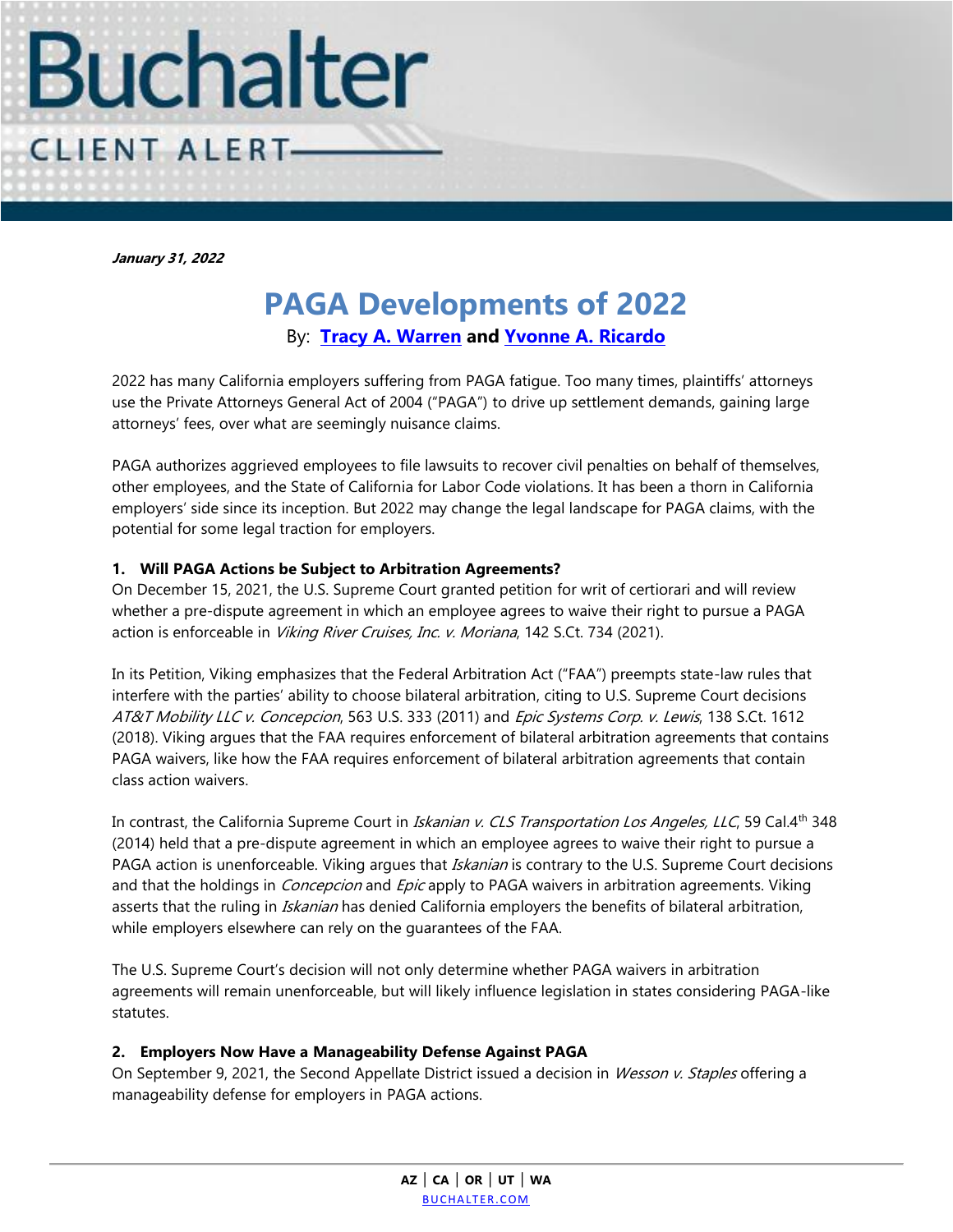Fred Wesson brought a PAGA action against Staples on behalf of himself and 345 other current and former Staples general managers in California, seeking almost \$36 million in civil penalties for alleged Labor Code violations. He alleged Staples misclassified the general managers as exempt executives.

Staples moved to strike Wesson's PAGA claims on the grounds that the action is "unmanageable" and would violate Staples' due process rights. Staples' affirmative defenses is that it properly classified the general managers such that no labor violations occurred. Staples contended that to successfully assert its affirmative defense would require individualized proof as to each general manager. Staples has over 150 stores across California and each store varied widely in size, sales volume, staffing levels, along with many other variables that affected a general manager's work experience. Thus, Staples argued the claims could not be fairly and efficiently litigated. Wesson argued that the trial court lacked authority to ensure that PAGA claims are manageable and the question of manageability was irrelevant. The trial court granted Staples' motion to strike. Wesson appealed.

The Second Appellate Court affirmed the trial court's decision holding that courts have inherent authority to ensure that PAGA claims can be fairly and efficiently tried and, if necessary, may strike claims that cannot be rendered manageable. The Court also found that "as a matter of due process, defendants are entitled to a fair opportunity to litigate available affirmative defenses, and a court's manageability assessment should account for them." Lastly, the Court held that the trial court did not abuse its discretion in striking the PAGA claims when Wesson failed to cooperate with the trial courts manageability inquiry.

In light of Wesson, employers now have a manageability defense to PAGA actions and should evaluate PAGA claims for highly fact-dependent, individualized inquiries that would cause mini-trials to assess the viability of a manageability defense.

# **3. May a Plaintiff that brought a PAGA action intervene in a settlement of a simultaneously filed PAGA action?**

The California Supreme Court granted a petition to review whether a plaintiff in a PAGA action has a right to intervene, object to, or move to vacate, a judgment in a related action that purports to settle the claims that plaintiff has brought on behalf of the state. The petition was filed after conflicting opinions between the Appellate Courts. The Supreme Court remittitur with opinion should be filed by May 5, 2022.

# **Turrieta v. Lyft**

Brandon Olson, Million Seifu and Tina Turrieta worked as drivers for Lyft and each filed separate PAGA actions in 2018 alleging Lyft misclassified its California drivers as independent contractors. Turrieta and Lyft reached a \$15 million settlement covering all individuals who provided at least one ride on Lyft's platform from April 30, 2017 to December 31, 2019.

Olson filed a motion to intervene arguing he was entitled to intervene as a matter of right because he had an interest in the transaction. The Court denied the motion. After the trial court approved the settlement, Olson also filed a motion to vacate. The trial court denied this motion also. Seifu filed the same motions as Olson.

The Second Appellate District affirmed the denial of the motion to vacate and the motion to intervene. The Appellate Court held that the appellants were not aggrieved nonparties with standing to sue because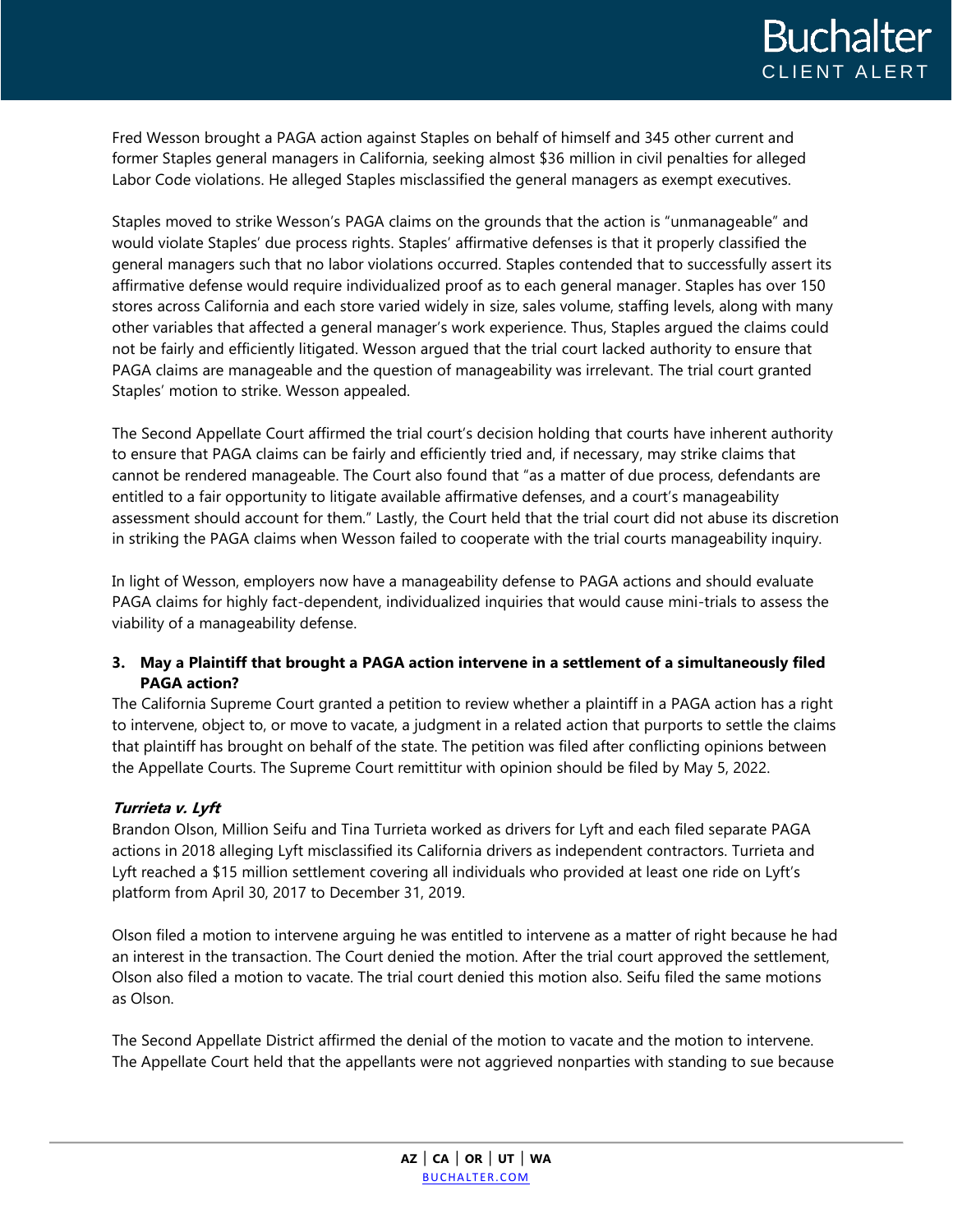Turrieta's PAGA claims are only binding with respect to the state's assertion of PAGA claims and penalties, not any personal claims appellants have against Lyft.

## **Moniz v. Adecco**

The Court in Moniz disagreed with the Court in Turrieta. Moniz and Correa sued Adecco in separate PAGA actions. Moniz settled her case first, and the trial court approved the settlement. Correa moved for a new trial and to vacate judgment. The trial court denied the request. Correa appealed.

The First Appellate District found that Correa was deputized under PAGA to prosecute Labor Code violations on behalf of the state and may challenge PAGA settlements that are purportedly unfair. A similar decision to Moniz was issued in Uribe v. Crown Building Maintenance.

The appellants in *Turrieta* filed the petition for review to the Supreme Court. Pending the Supreme Court's review, the opinion of the Court of Appeal in *Turrieta* may continue to be cited both for persuasive authority and to alert trial courts of, and to choose between, the conflicting opinions.

The Supreme Court's decision can impact the finality of any settlements reached in concurrent actions filed.

## **4. Which Penalty Applies for Inaccurate Wage Statement Claims?**

An employer who commits wage statement violations may be subject to the lower default PAGA penalties provided in Cal. Lab. Code Section 2699(f) or the heightened penalties provided in Cal. Lab. Code Section 226.3. When no civil penalty is specifically specified, the default PAGA penalty provided by Cal. Lab. Code Section 2699(f) of \$100 per employee per initial violation and \$200 per employee per each subsequent violation applies. When a provision of the Labor Code provides for a specific penalty, that penalty applies. Here, Cal. Lab. Code 226.3 provides an initial civil penalty of \$250 per employee per violation and \$1000 per employee for each subsequent violation when the employer fails to provide a wage statement or fails to keep records required.

In *Gunther v. Alaska Airlines*, plaintiffs sought PAGA penalties for failure to provide adequate wage statements. The trial court found Alaska liable for \$25 million in heightened penalties under Section 226.3 of PAGA. Alaska argued the court erred in awarding heightened penalties and that heightened penalties apply only where the employer fails to provide wage statements or fails to keep required records. The Fourth Appellate District agreed that the lower penalties applied and remanded the matter.

In arriving to its decision, the Fourth Appellate District explicitly disagreed with the Third Appellate District in Raines v. Costal Pacific Food Distributors. In Raines, the Third Appellate District that the heightened PAGA penalties apply for **all** violations of section 226.

The conflict between the opinions may warrant a decision by the California Supreme Court to settle the issue. For now, Gunther provides a defense for employers to arque that lower PAGA penalties apply when the employer indeed provided wage statements to the employees, but failed to fully comply with the requirements of the Labor Code.